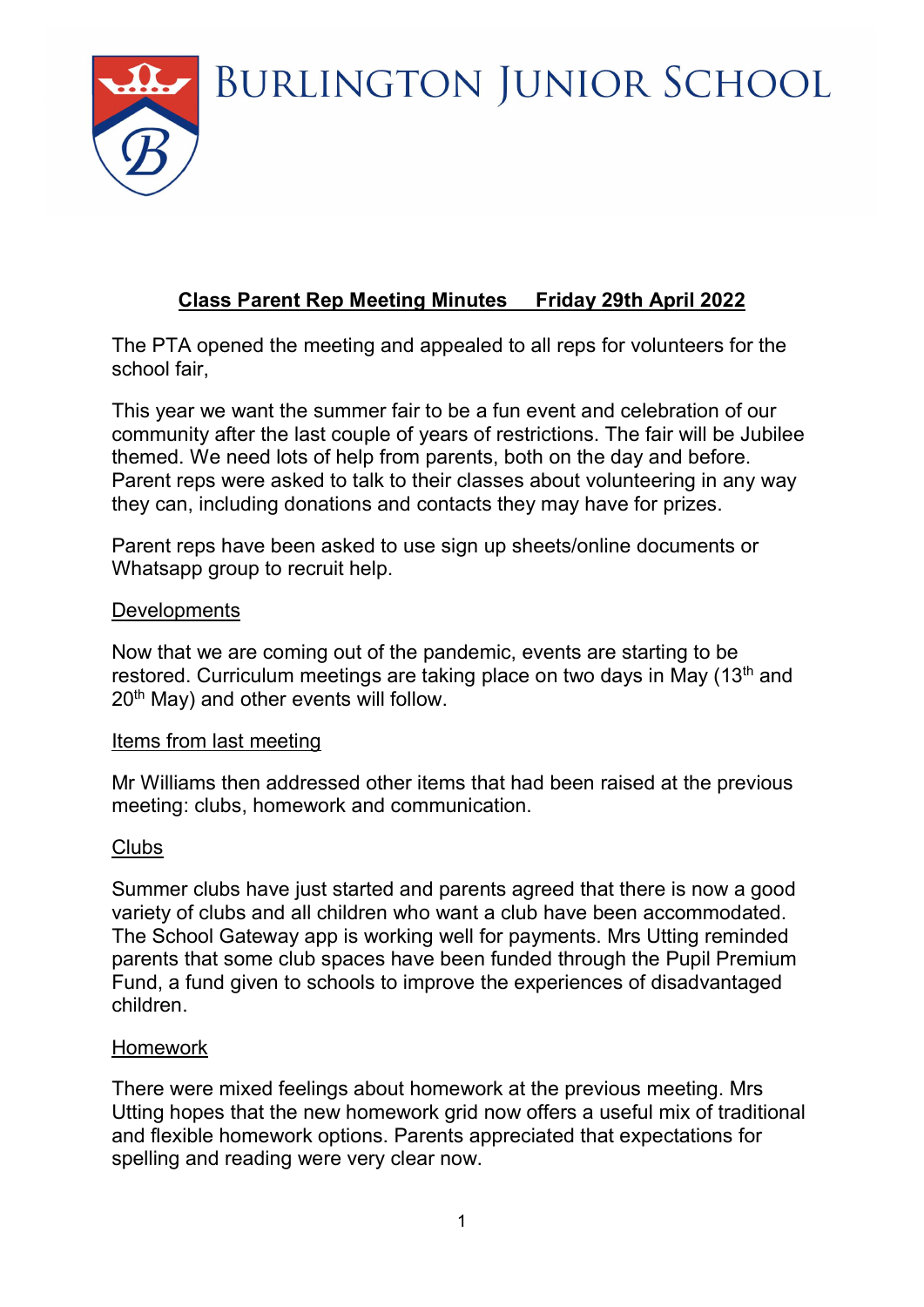**BURLINGTON JUNIOR SCHOOL** 

Mrs Utting explained that she is trying to find a compromise between parents who want us to set more homework, others less, but ultimately homework shouldn't become a battle causing stress between parents and children. Our Home Learning Policy also clarifies what time should be spent on homework.

### https://www.burlingtonj.kingston.sch.uk/attachments/download.asp?file=4590& type=pdf

Weekly staff newsletter reminds staff of the positive effects of recognising effort where homework is concerned.

Some parents raised that homework is pitched at one level and that some children will struggle. Mrs Utting explained that parents need to make contact with the teacher in the first instance to discuss this, and then Mr Blow or Mrs Utting if further help is needed. Homework diaries are the best means of communicating homework issues to teachers, or an email via the school office.

## **Communication**

Discussed the new format of the newsletter. Parents are impressed with the look; it looks very professional and makes for an easy read. The frequency is taking some getting used to. Parents are used to weekly updates regarding upcoming events and parent reps say that parent Whatsapp activity has increased since the change. Mrs Utting pointed out that this information is on the date card but that we would look into the possibility of a quick email being sent on a Friday reminding parents of any events for the upcoming week.

Teachers will be reminded to put the newsletter up on the whiteboards on the day of issue so that children can see their names and achievements.

Regarding streams of communication, email is the most effective way to communicate with parents. We have taken on board comments that parents were receiving too many different notifications and we have tried to streamline that. On the suggestion of Governors, we now also use School Gateway which is the same as the Infants, so that parents do not have to get used to a new comms system. Google Classroom was suggested but this is really a platform for the children to use.

#### Peer-on-peer abuse

There is a big drive from the Department for Education to highlight peer-onpeer abuse which is often seen as just a secondary school problem, but also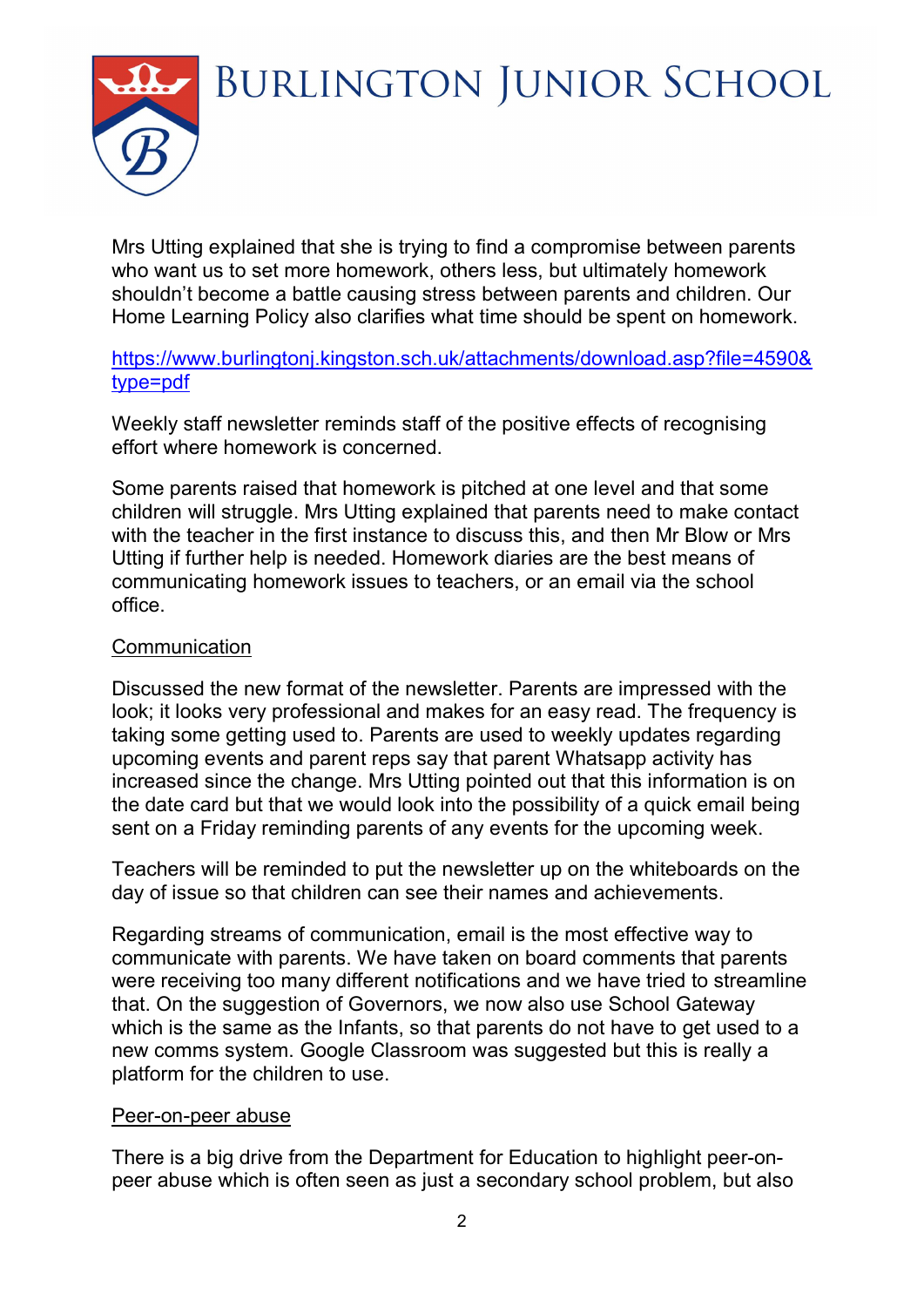

impacts on primary aged children. PHSE sessions address issues such as language and behaviour, gender stereotypes, respect and acceptance. Posters have been placed around the school about the NSPCC's 'Talk PANTS'. PANTS is a simple and clever acronym devised to teach children the underwear rule: privates are private; always remember your body belongs to you; no means no; talk about secrets that upset you and speak up, someone can help. There will also be a chance to discuss this at the next Parent Forum and a section of the school website contains links to information.

https://www.burlingtonj.kingston.sch.uk/page/?title=Online+Safety&pid=72

#### Lollipop Person

Unfortunately this role is no longer council funded, school would have to pay which we are unable to do due to budget pressures. However, we welcome fundraising ideas or volunteers if parents feel strongly about this.

#### New PE Kits from September

Information has been updated, PE kits can be navy if royal blue is difficult to source. This comes into force in September 2022.

#### Parents' evenings

On the whole, online parents' evenings were much preferred by parents. There is still some demand for face to face so a hybrid of online and face to face will be explored.

Parents' meetings such as PGL will take place face to face and we do not currently have the equipment to be able to stream the meeting live which would require conference type technology.

#### Residential trips

There will be a camp night for Year 5 this term, dates are on the date card. Mr Williams assured parents that there will be a week of fun activities for those Y6 children not going to Marchant's Hill, as will for non Sayers Croft children in Year 4.

#### Mixing classes